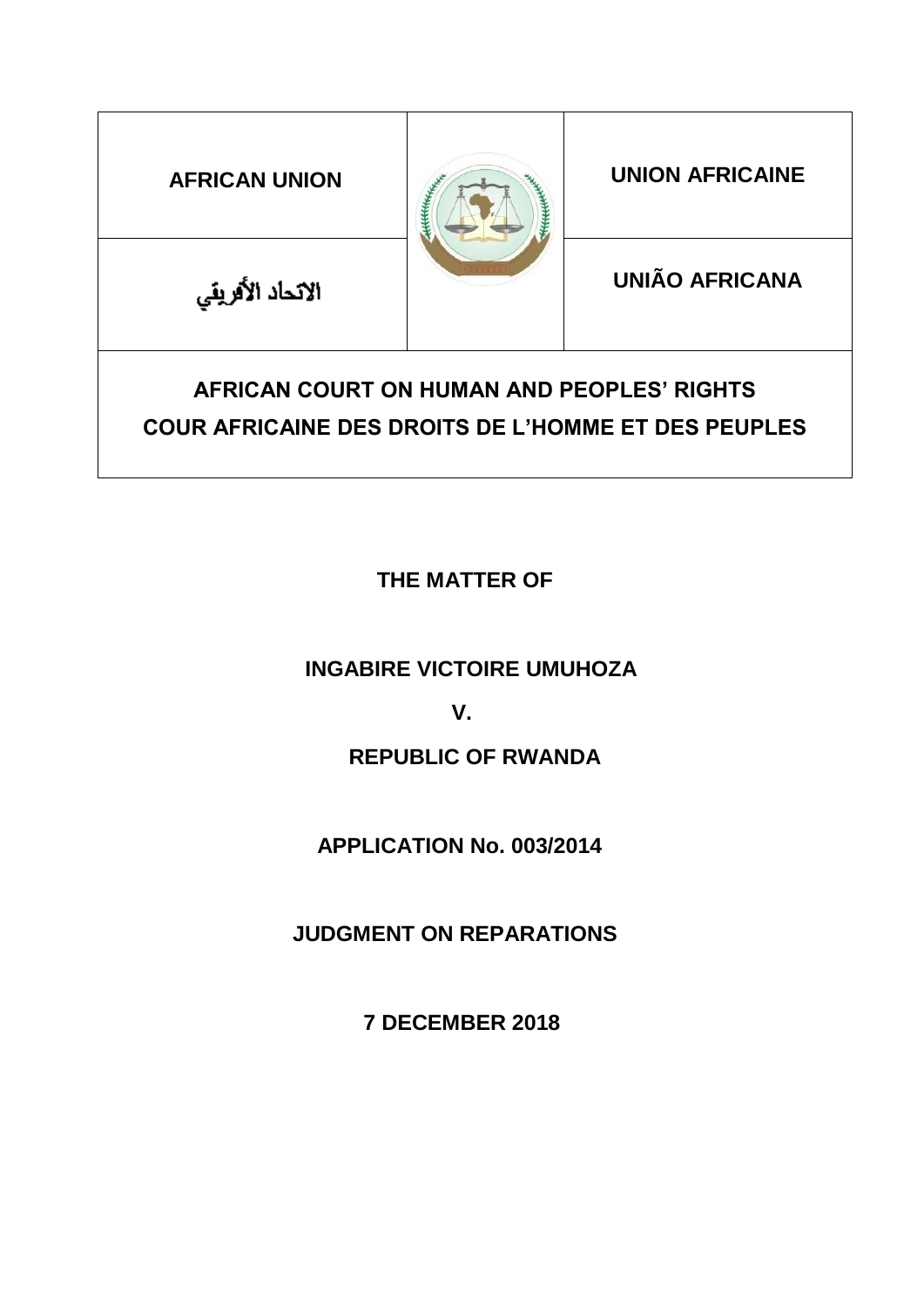# **TABLE OF CONTENTS**

<span id="page-1-0"></span>

| Ι.  |     |                                                                     |  |
|-----|-----|---------------------------------------------------------------------|--|
| II. |     |                                                                     |  |
|     |     |                                                                     |  |
|     |     |                                                                     |  |
| А.  |     | Prayer for annulment of the prison sentence and its consequences  6 |  |
| В.  |     |                                                                     |  |
|     | i.  |                                                                     |  |
|     |     |                                                                     |  |
|     |     |                                                                     |  |
|     |     | iv. Reimbursement of the cost of equipment confiscated 11           |  |
|     |     |                                                                     |  |
|     | i.  |                                                                     |  |
|     | ii. | Moral prejudice suffered by the Applicant's spouse and children  13 |  |
|     |     |                                                                     |  |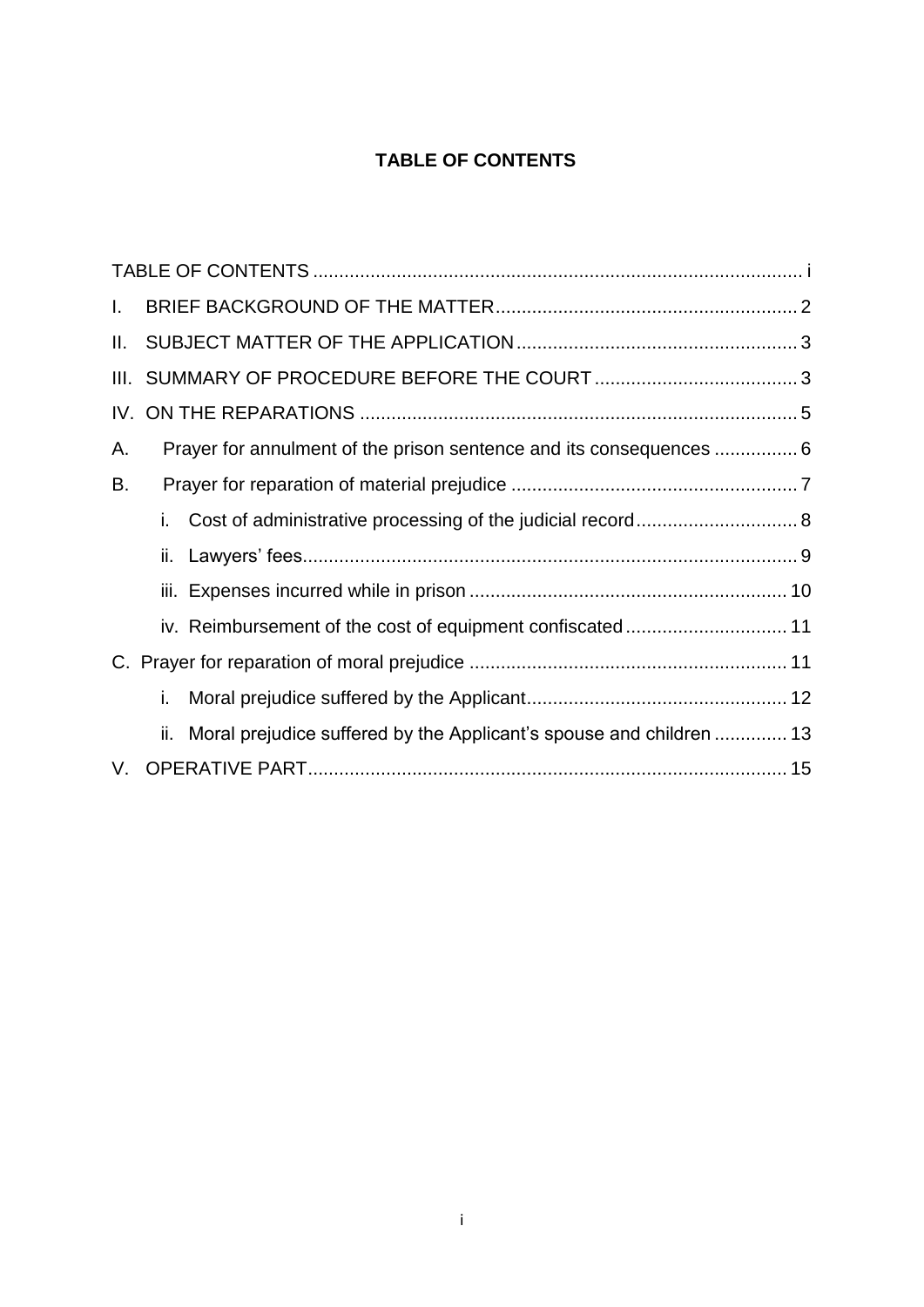The Court composed of: Sylvain ORÉ, President; Ben KIOKO, Vice-President; Rafaâ BEN ACHOUR, Ângelo V. MATUSSE, Suzanne MENGUE, Tijulane R. CHIZUMILA, Chafika BENSAOULA, Blaise TCHIKAYA, Stella I. ANUKAM, Imani D. ABOUD, Judges; and Robert ENO, Registrar,

Pursuant to Article 22 of the Protocol to the African Charter on Human and Peoples' Rights on the Establishment of an African Court on Human and Peoples' Rights (hereinafter referred to as "the Protocol") and Rule 8(2) of the Rules of Court (hereinafter referred to as "the Rules"), Justice M-Thérèse MUKAMULISA, member of the Court and a national of Rwanda, recused herself.

*In the Matter of:*

Ingabire Victoire UMUHOZA

# *represented by:*

- i. Advocate Gatera GASHABANA, Lawyer at the Bar of Rwanda
- ii. Advocate Caroline BUISMAN, Lawyer at the Bar of Amsterdam and New York

*versus*

REPUBLIC OF RWANDA

*not represented,*

after deliberation,

*delivers the following Judgment:*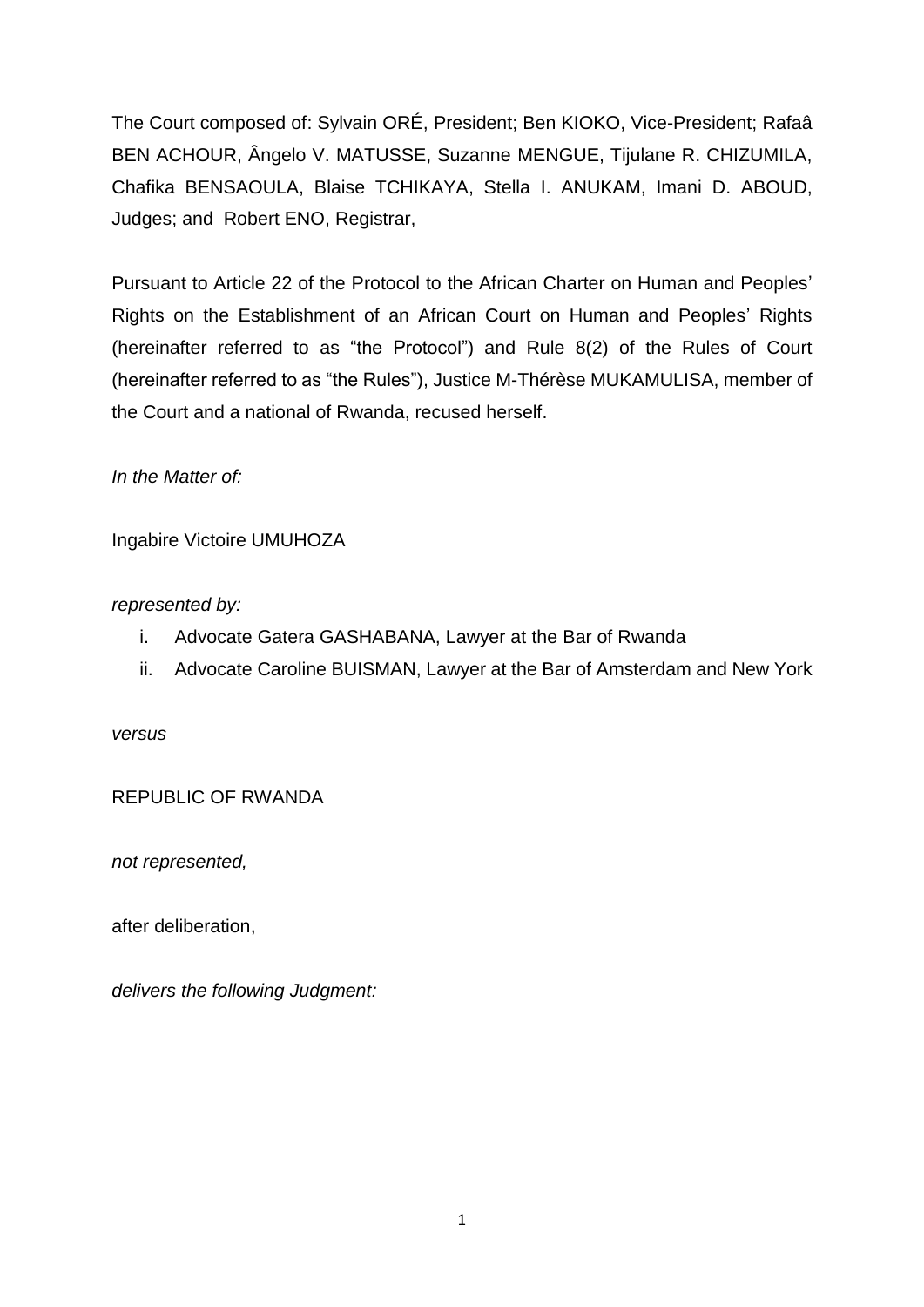#### <span id="page-3-0"></span>**I. BRIEF BACKGROUND OF THE MATTER**

1. By the Application filed before this Court on 3 October 2014, the Applicant indicates that; since 10 February 2010, she has been the object of accusations and judicial proceedings for allegedly propagating the ideology of genocide, complicity in terrorism, sectarianism, divisive tendencies and attempts to sabotage the internal security of the State, creating an armed wing of a rebel movement; the use of terrorism, force of arms and other forms of violence with the intent to destabilise the constitutionally established government. After trial by the High Court of Kigali on 30 October 2012, the Applicant was sentenced to eight (8) years imprisonment. On 13 December 2013, the Applicant lodged an appeal before the Supreme Court which subsequently increased her sentence to fifteen (15) years in prison.

2. Aggrieved at her arrest, trial and imprisonment which she felt violated her rights, the Applicant on 3 October 2014 seized the African Court on Human and Peoples' Rights (hereinafter referred to as "the Court").

3. In the Judgment of the matter delivered on 24 November 2017, the Court decided as follows:

"(viii) *Holds* that the Respondent State has violated Article 7(1)(c) of the African Charter on Human and Peoples' Rights as regards the procedural irregularities which affected the rights of the defence;

(ix) *Holds* that the Respondent State has violated Article 9(2) of the African Charter on Human and Peoples' Rights and Article 19 of the International Covenant on Civil and Political Rights on freedom of expression and opinion;

(x) *Orders* the Respondent State to take all necessary measures to restore the rights of the Applicant and to submit to the Court a report on the measures taken within six (6) months;

(xii) *Defers* its decision on other forms of reparations;

(xiii) Grants the Applicant, pursuant to Rule 63 of its Rules, a period of thirty (30) days from the date of this judgment to file her observations on the Application for Reparation…"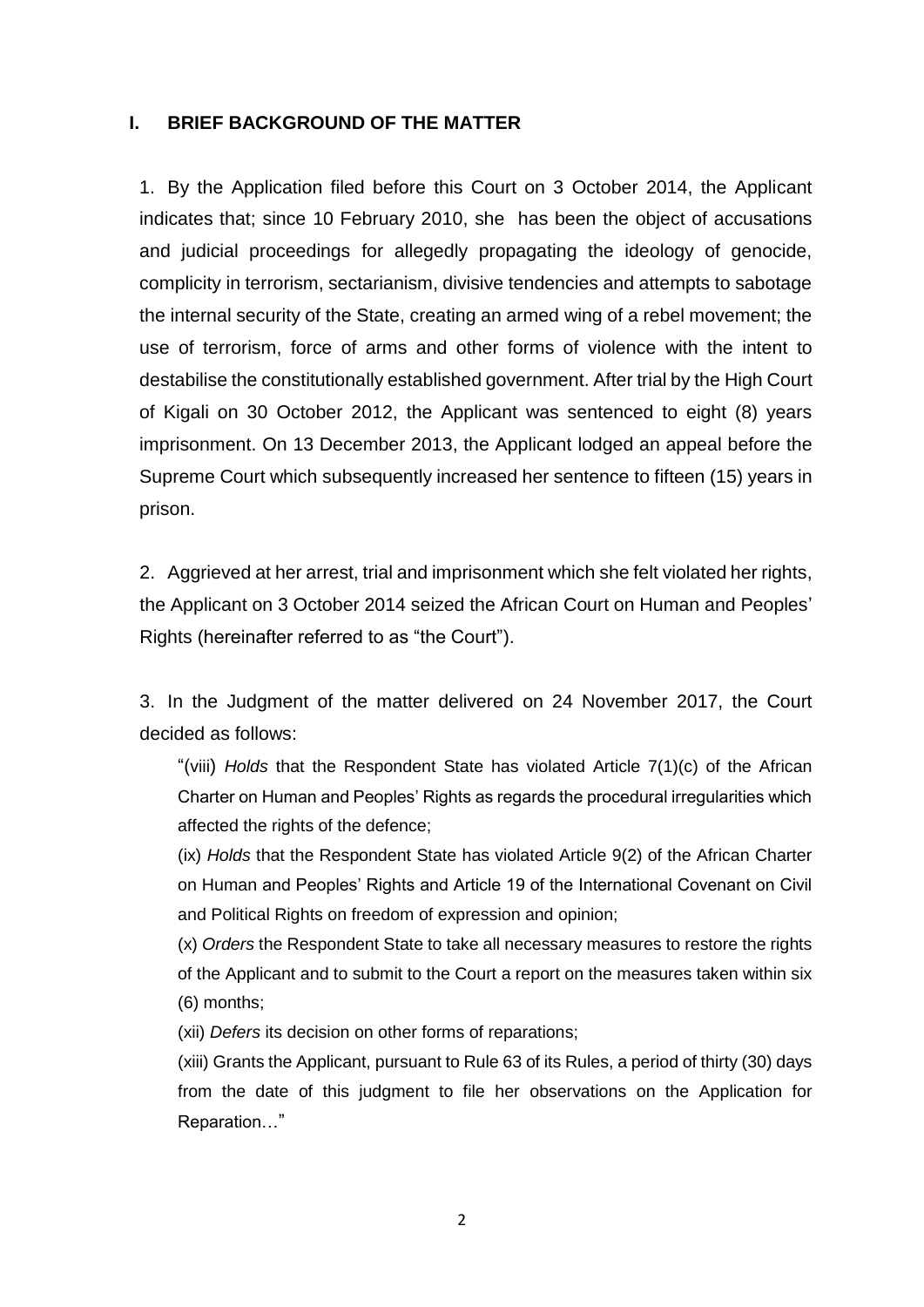4. This Application is in respect of the request for reparations filed by the Applicant.

# <span id="page-4-0"></span>**II. SUBJECT MATTER OF THE APPLICATION**

5. The Applicant prayed the Court to annul the sentence of imprisonment and its consequences and award her full compensation for the prejudices suffered by herself, her husband and her three children as a result of the violations of her rights as set out in the Judgment of 24 November 2017.

6. She states that the Court should order the Respondent State to take all the necessary measures to:

- "- annul the fifteen (15) years imprisonment sentence;
- release her forthwith;
- expunge her conviction from the judicial records;
- reimburse her the amount of US\$ 200,000 for the material prejudice suffered,
- pay her the amount of US\$ 100,000 for the moral prejudice suffered."
- 7. The Respondent State did not file any observation on this claim for reparation.

# <span id="page-4-1"></span>**III. SUMMARY OF PROCEDURE BEFORE THE COURT**

8. In its Judgment of 24 November 2017, the Court granted the Applicant thirty (30) days to file her Application for reparations.

9. On 21 December 2017, Counsel for the Applicant applied for an extension of time up to 4 January 2018 to submit her Application for reparation, justifying this request by the fact that the Applicant was personally notified of the 24 November 2017 judgment of the Court only on 4 December 2017. The request for extension of time was served on the Respondent State on 22 December 2017.

10.On 3 January 2018, the Applicant filed her Application for reparation, with evidence in support thereof.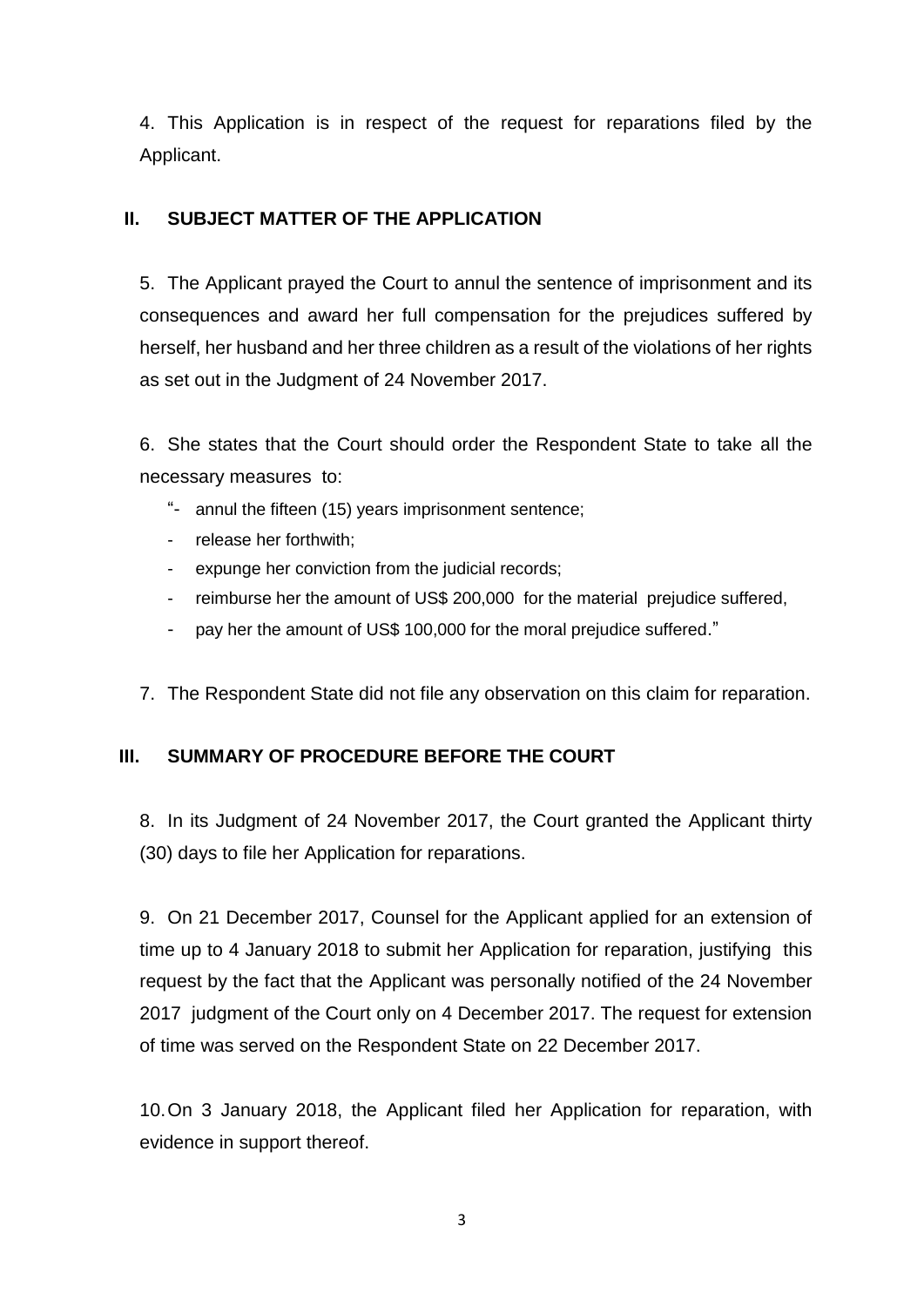11.On 4 January 2018, the Applicant transmitted to the Court an explanatory note on the evidence and reiterated her prayer for a public hearing to enable her to more effectively explain the reparations requested. On 15 May 2018, the Registry notified the Applicant that the Court has not deemed it necessary to hold a public hearing on reparations.

12.On 15 January 2018, the Applicant filed a document rectifying her prayer for reparation**.** In that document, the Applicant corrected the amount of the legal fees which she estimated at 68,376 Euros instead of 65,460 Euros as indicated in the Application. The *corrigendum* also indicates that, as regards compensation of moral damage, the Applicant claims for herself, her husband and her children the amount of one hundred thousand (100,000) US dollars instead of one million (1,000,000) US dollars.

13. The Applicant's submissions on reparations were served on the Respondent State on 19 March 2018, in accordance with Rule 36(1) of the Rules of Court.

14. On 3 October 2018, the Registry informed the Respondent State that at its 50th Ordinary Session, the Court decided to grant the latter a final 30 days extension and that, after that deadline, it would be in the interest of justice to decide on the application in default in accordance with Rule 55 of its Rules.

15. Although the Respondent State received all the notifications, it did not respond to any of them.

16.On 23 November 2018, the Applicant informed the Court that she had been set free and has left prison.

17. Consequently, in the interest of justice, the Court will examine the instant brief for reparation in the absence of any response from the Respondent State.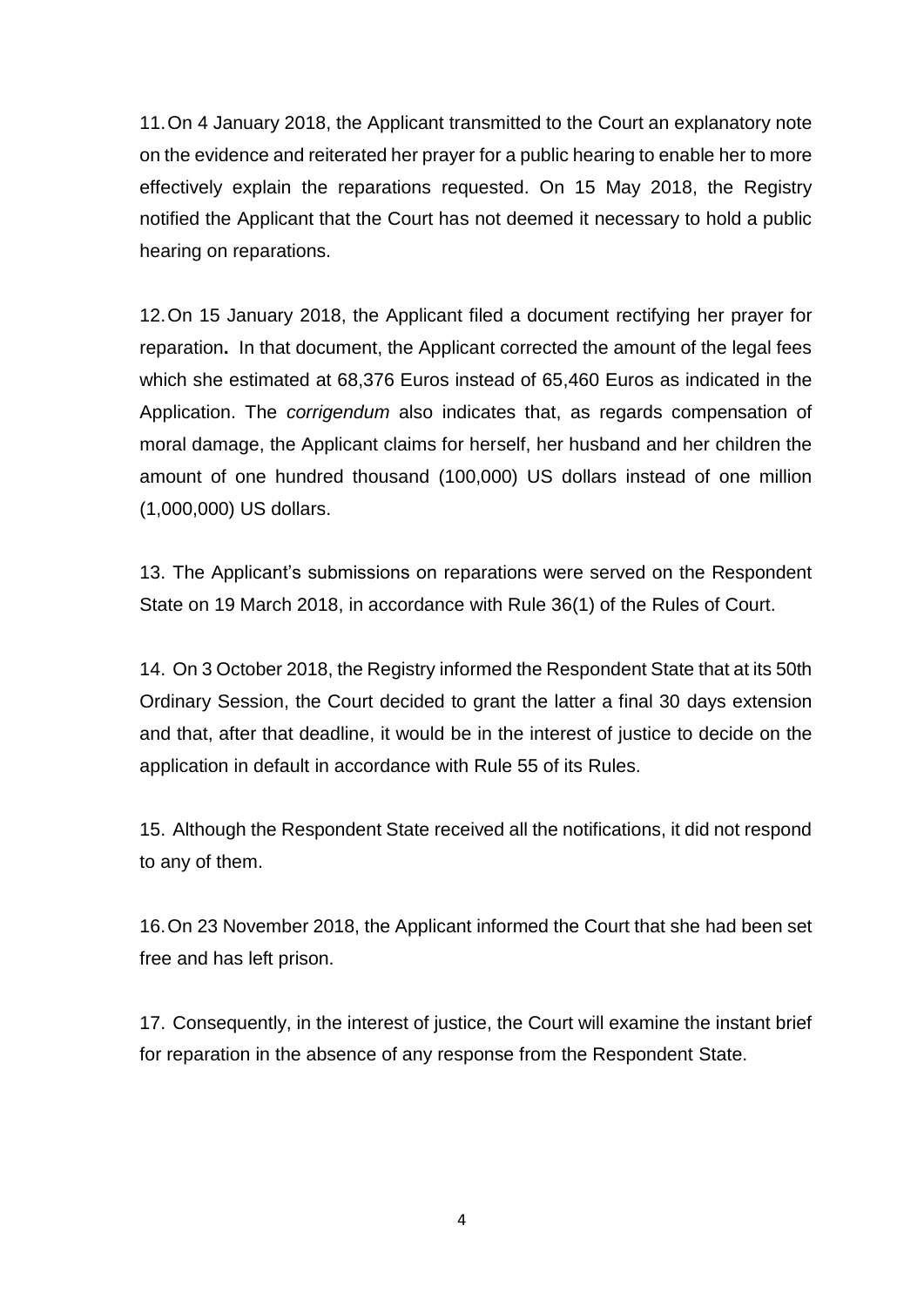### <span id="page-6-0"></span>**IV. ON THE REPARATIONS**

**.** 

18. Pursuant to Rule 63 of its Rules, "The Court shall rule on the request for the reparation, submitted in accordance with Rule 34(5) of these Rules, by the same decision establishing the violation of a human and peoples' right or, if the circumstances so require, by a separate decision."

19. The Court recalls its earlier judgments<sup>1</sup>, and reiterates that to examine and assess applications for reparation of prejudices resulting from human rights violations, it takes into account the principle according to which the State found guilty of an internationally wrongful act is required to make full reparation for the damage caused to the victim.

20.The Court notes that, "reparation must, as far as possible, erase all the consequences of the wrongful act and restore the state which would presumably have existed if that act had not been committed".<sup>2</sup> Thus, reparation must, in particular, include restitution, compensation and rehabilitation of the victim, as well as measures to ensure non-recurrence of the violations, taking into account the circumstances of each case.

21.The Court also retains, as a principle, the existence of a causal link between the alleged violation and the prejudice caused, and places the burden of proof on the Applicant who has to provide evidence to justify her prayers.<sup>3</sup>

22.The Court observes that whenever it is called upon to adjudicate on reparation for damages resulting from violations established by it, it takes into account not only a fair balance between the form of reparation and the nature of the violation, but also the expressed wishes of the victim.

<sup>1</sup> Application No. 013/2011. Judgment of 5/6/2015 (reparations), *Beneficiaries of the Late Norbert Zongo and Others v. Burkina Faso* (hereinafter referred to as "*Norbert Zongo v. Burkina Faso* Judgment") § *20*; Application No. 004/2013. Judgment of 3/6/2016 (reparations), *Lohé Issa Konaté v. Burkina Faso (*hereinafter referred to as "*Konate v Burkina Faso* Judgment*"*) § 15.

<sup>2</sup> PCIJ, *Chorzow Factory, Germany v. Poland*, Jurisdiction, Determination of Indemnities and Merits 26/7/1927, 16/12/1927 and 13/9/1928, Rec. 1927, p. 47.

<sup>3</sup> Application No.011/2011. Judgment of 13/6/2014 (reparations), *Reverend Christopher Mtikila v. United Republic of Tanzania (*hereinafter referred to as "*Christopher Mtikila v. Tanzania* Judgment") § 40.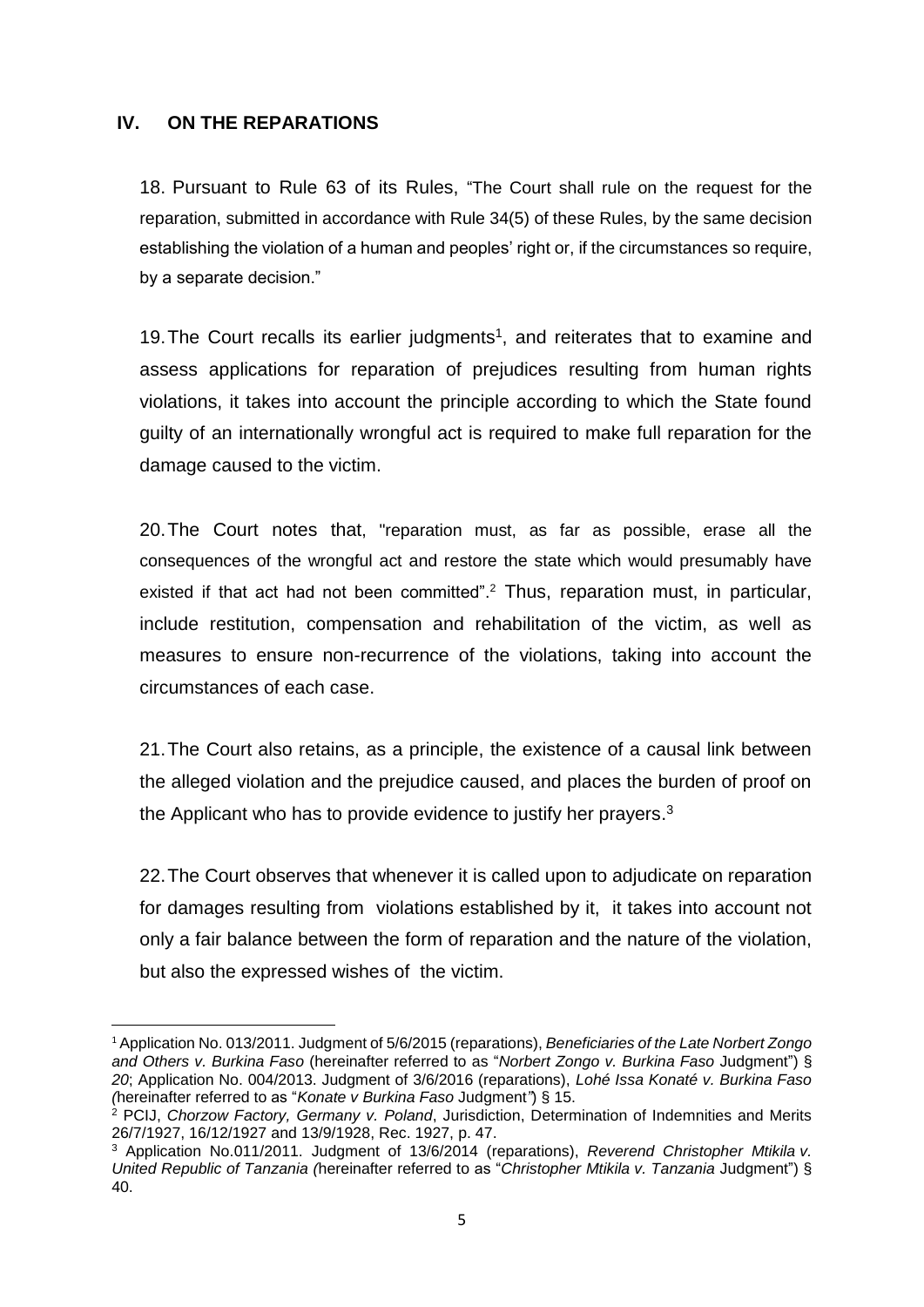23.In the instant case, the violation of the Applicant's rights, which generated the Respondent State's liability, is the breach by the latter, of Articles 7(1) (c) and 9(2) of the Charter and Article 19 of the ICCPR which affected the Applicant's right to defence and the right to freedom of opinion and expression.

# <span id="page-7-0"></span>**A. Prayer for annulment of the prison sentence and its consequences**

24.The Applicant prays the Court to order the Respondent State to annul the criminal conviction and sentence against her, more particularly the fifteen (15) years prison sentence pronounced by the Supreme Court of Kigali.

25.She avers also that the most appropriate form of reparation of the violations of the right to a fair trial is to be set free.

26. The Applicant further prays the Court to order the Respondent State to expunge the conviction from her judicial records, adding that the measures to be taken in this regard should be such as would re-establish the situation in which she would have been, had the Respondent State not violated her rights as established by this Court.

**\*\*\***

27.The Court notes that the Applicant's request is for the Court to order the Respondent State to annul her fifteen (15) years prison sentence and to set her free without re-opening the proceedings.

28.The Court recalls that with respect to the prayer to annul the 15 year sentence, it has already examined the same in § 48, 168, 169 and 173 xi of its judgment of 24 November 2017 and will thus not re-examine it.

29.The Court also recalls that it has already made a ruling in the aforesaid Judgment of 24 November 2017 on the question of releasing the Applicant.

6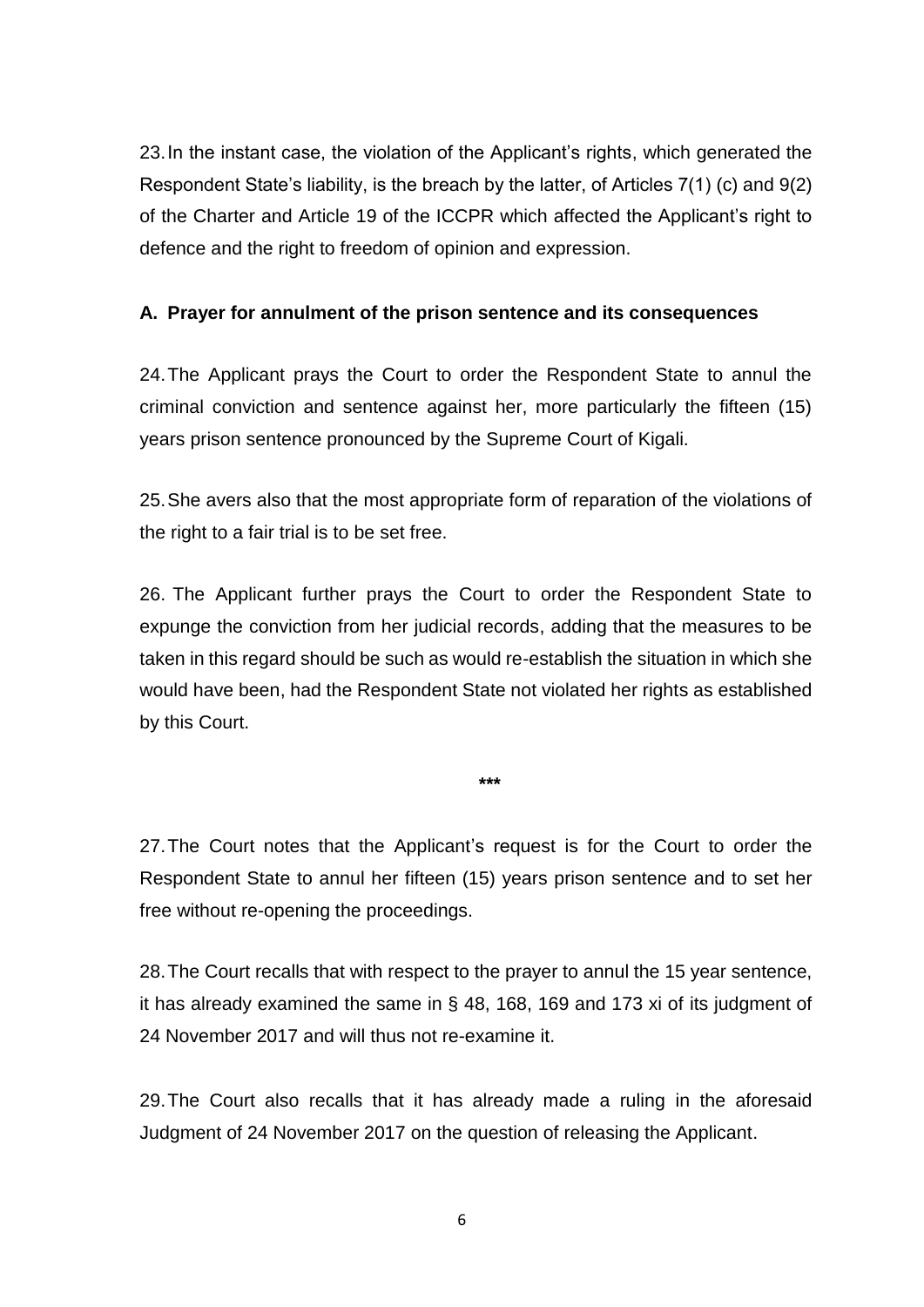30.Moreover, the Court notes that on 23 November 2018, it was informed by the Applicant that she had been set free and had left prison.

31. As regards the Applicant's prayer for an order to the Respondent State to expunge the sentence from her judicial record, the Court notes that expunging the sentence presupposes that the conviction has been quashed and the sentence set aside**.**

32.Consequently, the Court dismisses the prayer that the conviction be expunged from the Applicant's judicial record.

# <span id="page-8-0"></span>**B. Prayer for reparation of material prejudice**

33.The Applicant submits that since her return to Rwanda, she has suffered "multiple arrests, the brunt of which she continues to bear in the hands of the security services and various other governmental institutions."

34.She also claims that she had to incur several costs not only to defend herself before Rwandese and international courts, but also to meet certain expenses required for her survival in the prison environment.

35.For all the foregoing expenses, the Applicant claims the amount of two hundred thousand (US\$ 200,000) United States Dollars to be paid to her in reparation of the material damages suffered. She specifically enumerates the following damages:

- (i) Cost of obtaining the release of certain documents from the case file, which amounts to 230,000 Rwandese Francs, equivalent to US\$ 269.10 at the 2010 rate;
- (ii) Cost of representation before the High Court of Kigali, the Supreme Court of Rwanda and the African Court, in terms of the fees paid to her lawyers, which amount to 68,376 Euros, or US\$ 83,364;
- (iii) Expenditure incurred while in prison which amounts to 1,000 Euros per month accounting for a total of US\$ 109,728 for the 7 years spent in prison.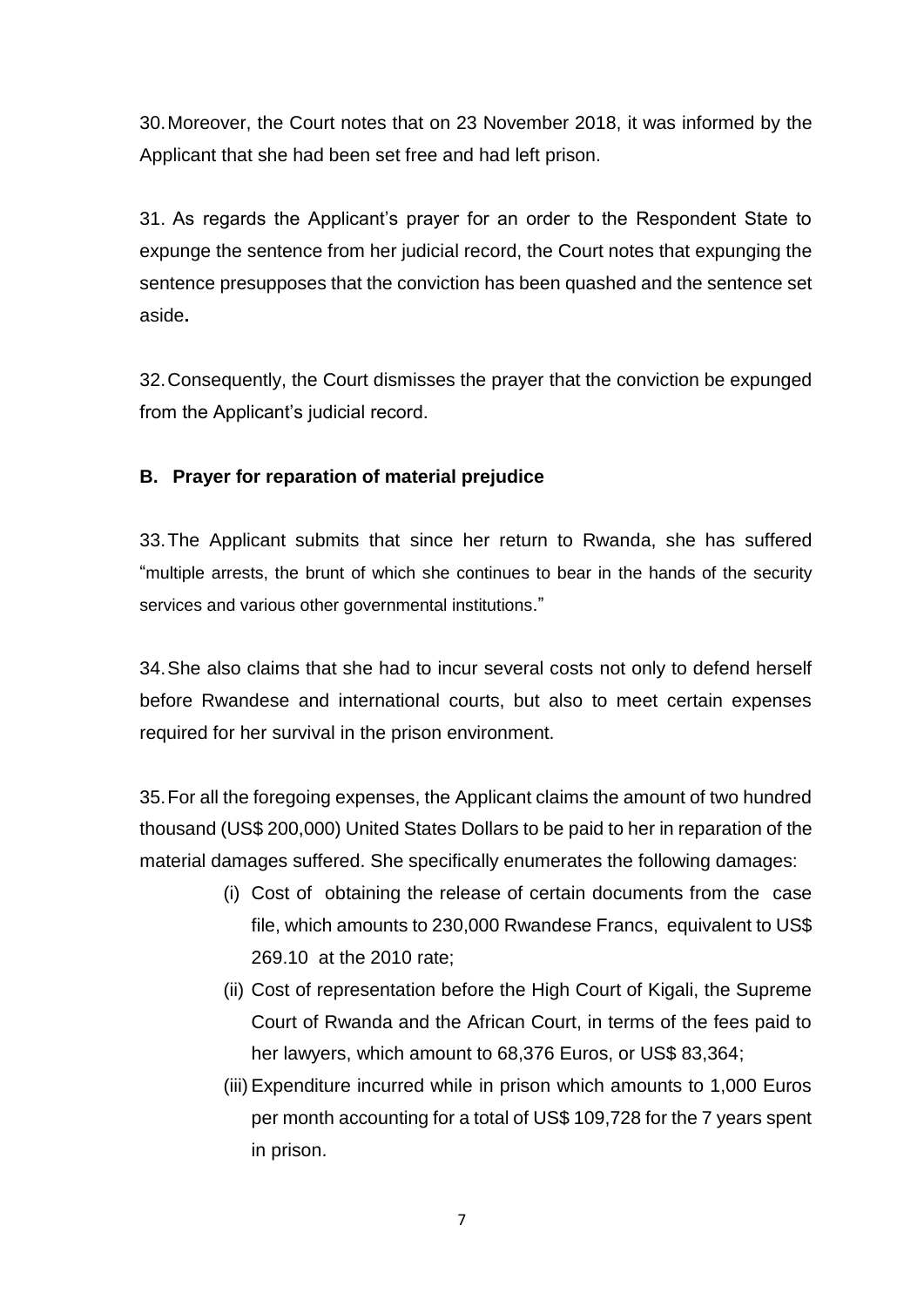(iv)The Applicant further states that the amounts presented hereinabove do not cover the losses she incurred as a result of her detention. She prays the Court to bring the overall material prejudice suffered to a total of US\$ 200,000.

**\*\*\***

36.The Court notes that the request for reparation of material prejudice arising from the violation of a human right must be substantiated by evidence, and where several prayers have been made, each of these must be accompanied by probative supporting documents and buttressed by explanations establishing the link between the expenditure or material loss and the violation.<sup>4</sup>

37.In the instant case, the Applicant is claiming reimbursement of four (4) different expenditures, three (3) of which relate to procedural costs. These, as the Court has already stated, are part of the *concept* of reparation such that once established, it could order the Respondent State to pay compensation to the victim.

# <span id="page-9-0"></span>**i. Cost of administrative processing of the judicial record**

38.Regarding the cost of obtaining the release of certain documents from the case file, the Court notes that the Applicant attached to her Application, copies of two payment receipts; the first in the amount of one hundred and fifty thousand (150,000) Rwandese Francs, and the second for administrative charges in the amount of eighty thousand (80,000) Rwandese Francs issued, on 22 March and 18 May 2011 respectively, by the Rwanda Revenue Authority.

39.As the judicial proceedings instituted against the Applicant started in 2010 and continued right up to 13 December 2013, the date of her last sentence, the Court concludes that the said payment receipts dated between March and May 2011, were in respect of the judicial proceedings against the Applicant.

<sup>1</sup> <sup>4</sup> *Christopher Mtikila v. Tanzania* Judgment, op. cit. § 40.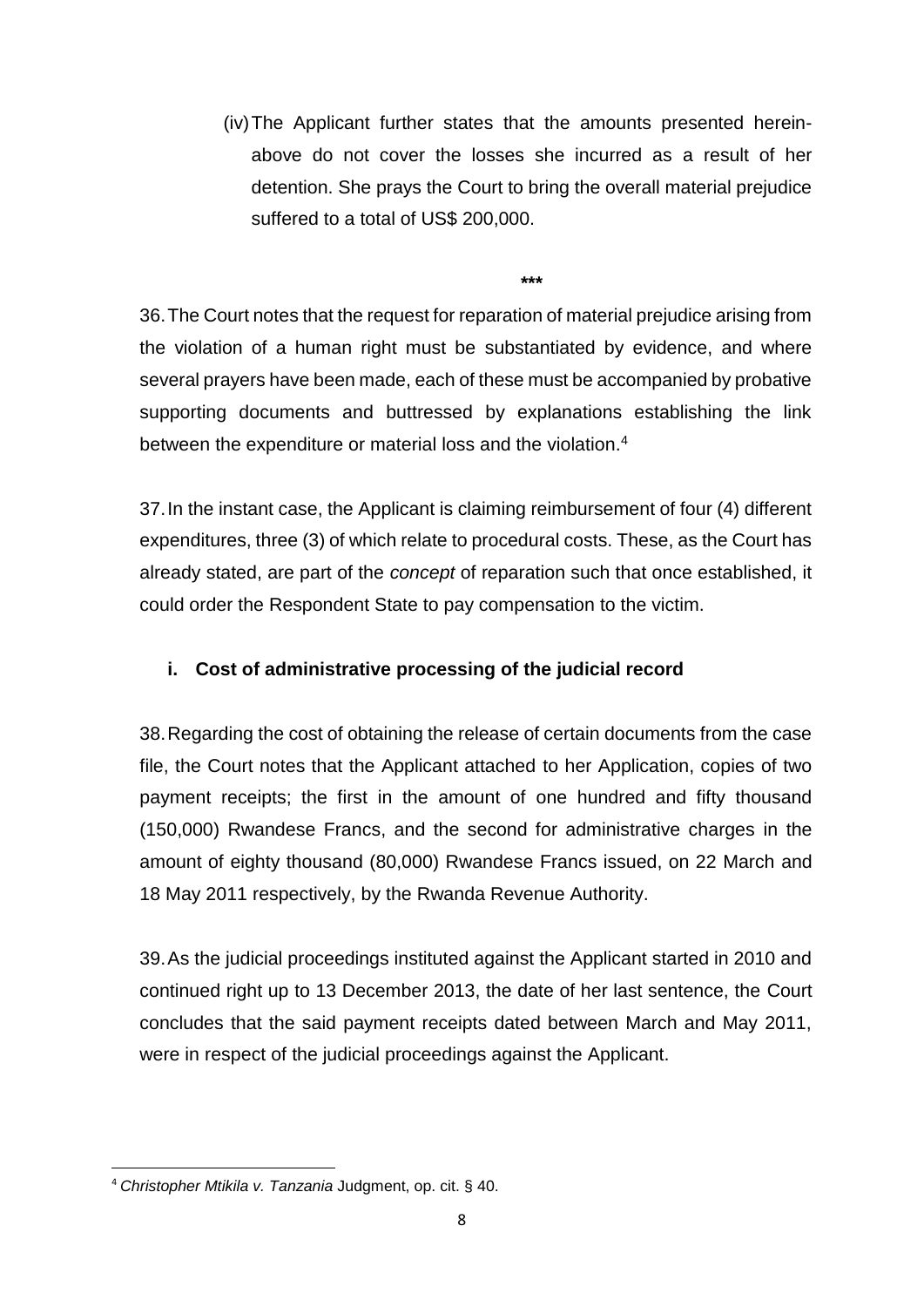40.Consequently, the Court grants the Applicant a refund of the costs incurred on administrative processing of her judicial record in the amount of two hundred and thirty thousand (FRw 230,000) Rwandese Francs.

#### <span id="page-10-0"></span>**ii. Lawyers' fees**

41.The Applicant is claiming reimbursement of the expenditure she incurred to cover the fees and travel expenses of the five (5) lawyers who defended her both before Rwandan courts and before this Court. She attached to her application a synoptic list of the fees paid in the amount of fifty-five thousand three hundred (55,300) Euros, receipts of bank transfers to the lawyers, and receipts in respect of the travel tickets of two lawyers in the amount of five thousand six hundred and twenty-nine Euros, ninety-six cents (5,629.96); and five thousand and seventy-two Euros, six cents (5,072.6) respectively.

**\*\*\***

42.Regarding the fees paid to the lawyers, the Court notes that the file records show that between 2011 and May 2017, four (4) lawyers, namely: Iain Edwards, J. Hofdijk, Gatera Gashabana and Caroline Buisman, received transfers from the Applicant's bank account to their bank accounts in the sum of nine thousand (9000) Euros, three thousand, seven hundred and forty-five Euros, sixty cents (3,745.60), twenty-four thousand seven hundred and fifty-nine (24,759) Euros and fourteen thousand, one hundred and twenty-nine (14,129) Euros, respectively. The total amount thus established as lawyers' fees stands at fifty-one thousand six hundred and thirty-three Euros, and sixty cents (51,633.60) or sixty thousand one hundred and fourty-two United States dollars and seventy-nine cents (US\$60,142.79). The fee agreement signed between Advocate Caroline Buisman, the reasons for the transfer and the acknowledgement of receipt of payment signed by the lawyers attest to the link between the said expenditure and the Applicant's case before the courts.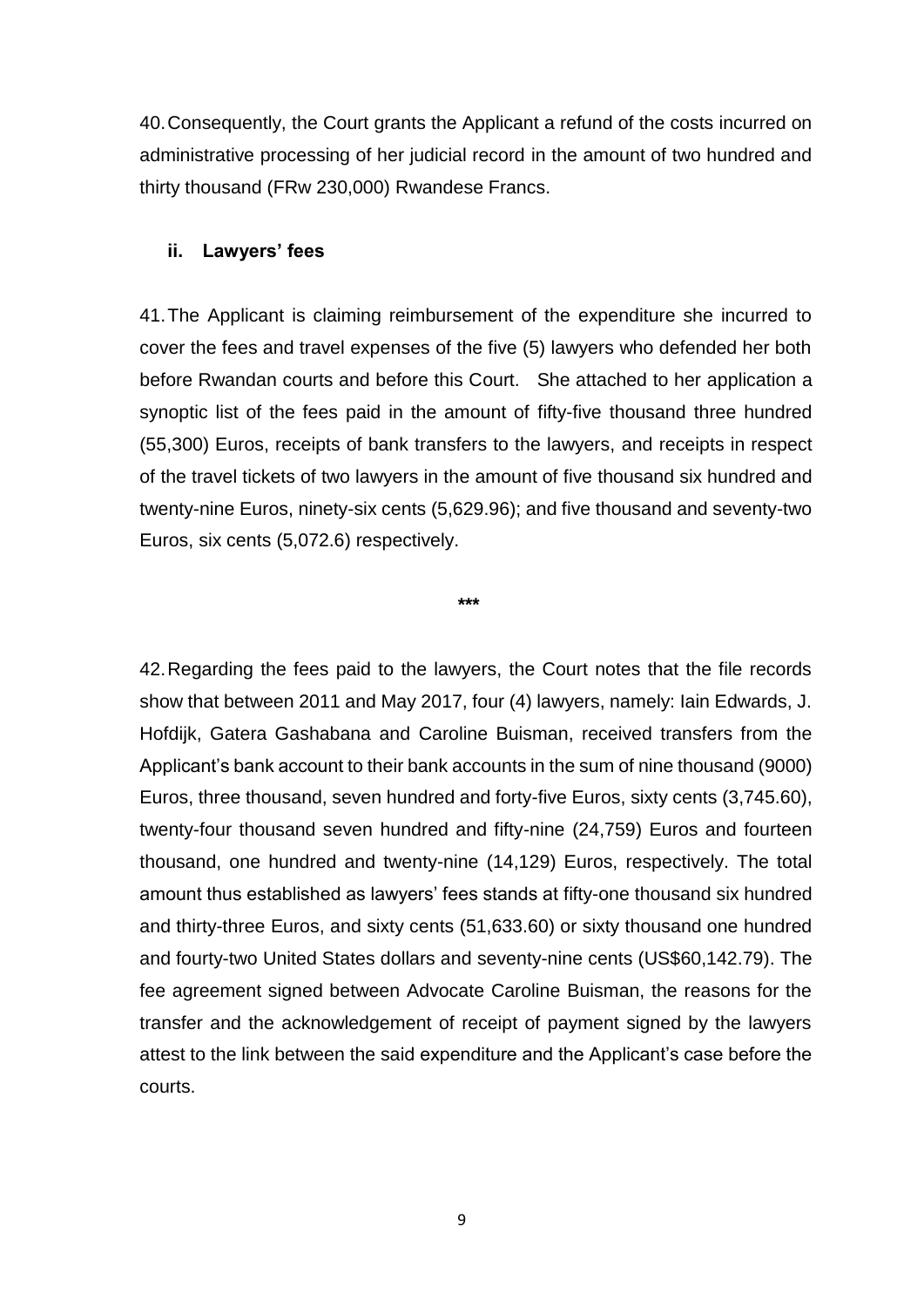43.The Court also notes that the Applicant's lawyers' travel costs are buttressed by two air tickets purchase receipts by Barrister Caroline Buisman and Barrister Gatera Gashabana, amounting to five thousand six hundred and twenty-nine Euros, ninety-six cents (5,629.96) and five thousand and seventy-two Euros, six cents (5,072.6) respectively, thus representing a total of ten thousand seven hundred and two Euros, fifty-six cents (10,702.56). However, the Court notes that the cost of purchase of these tickets had already been accounted for in the different bank transfers made by the Applicant to the two lawyers.

44.The Court further notes that the fees paid to lawyers Iain Edwars, van J. Hofdijk and Gatera Gashabana were not substantiated in a fees agreement. The Court however holds that the Applicant must have incurred these expenses for the purposes of her defence.

45.The Court holds that given that the Applicant is residing in the territory of the Respondent State, the amount of reparation shall be calculated in the currency in use in the said State**.**

46.Since the Applicant has been awarded reparation for part of the damages, the Court holds that it is more appropriate to consider the matter in terms of equity and award the Applicant a lump sum of ten million Rwandese Francs (FRw 10,000,000), as reimbursement for lawyers' fees**.**

#### <span id="page-11-0"></span>**iii. Expenses incurred while in prison**

47.The Applicant also contends that from the time she was incarcerated up to now, her monthly expenses in prison amounts to one thousand (1,000) Euros over the period of 7 years spent in prison; hence the claim for reimbursement of one hundred and nine thousand, seven hundred and twenty-eight (US\$109,728) United States dollars. She justifies this claim with a copy of two (2) receipts of transfer of funds amounting to one thousand (1,000) Euros each dated 9 and 13 October 2017, respectively.

$$
***
$$

10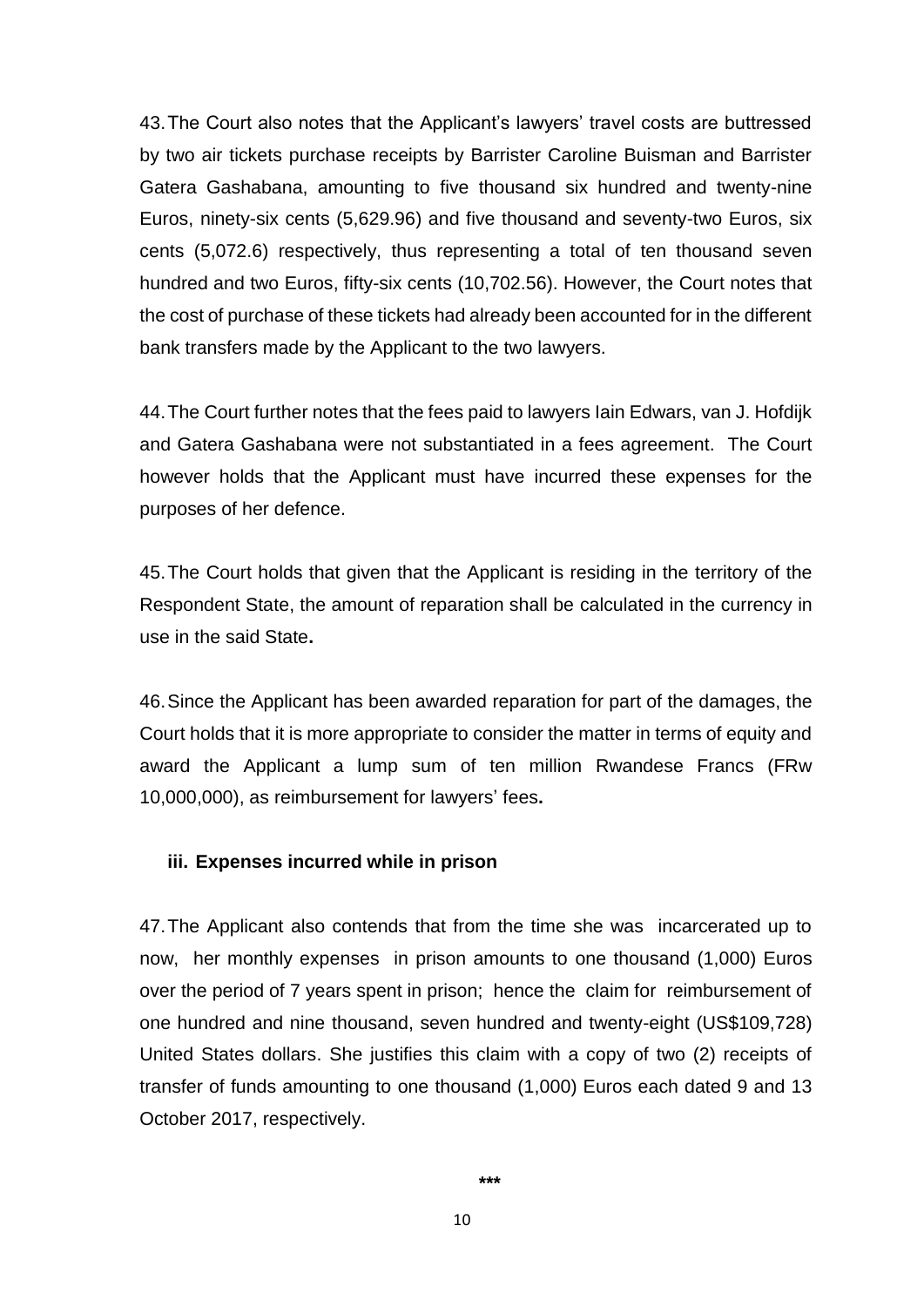48.The Court notes that the Applicant has not substantiated her claim with supporting documents.

49.Consequently, the Court dismisses the claim for reimbursement of the expenses incurred in prison.

### <span id="page-12-0"></span>**iv. Reimbursement of the cost of equipment confiscated**

50.The Applicant submits that since the case began, she has been the subject of threats from security services and "various other public institutions". The Applicant further alleges that her homes have been visited in both Rwanda and The Netherlands and subjected to "illegal searches" which have "resulted in the confiscation of her property (computers and telephones, amongst others)." For all these costs, she prays the Court to put the total reparation compensation at two hundred thousand (US\$ 200,000) United States dollars.

51.The Court has already underscored in its judgment in *Lohé Issa Konaté v*  Burkina Faso<sup>5</sup>, that it does not suffice to show that the Respondent State committed a wrongful act to claim compensation; it is equally necessary to produce evidence of the alleged damages and the prejudice suffered.

52.Since the Applicant has failed to meet the requirement, the Court rules that her claims regarding the nature of the equipment seized or the monetary value of the equipment confiscated are unfounded and therefore dismisses this claim.

# <span id="page-12-1"></span>**C. Prayer for reparation of moral prejudice**

53.The Applicant alleges that since her imprisonment, her dreams and ambitions as well as her political and family life have been totally shattered; that she had been arrested on several occasions, ridiculed and insulted and her honour dragged in

**<sup>.</sup>** <sup>5</sup>*Konate v Burkina Faso* Judgment, op. cit. §§ 46 and 47; *Christopher Mtikila v. Tanzania* Judgment*,*  op. cit. § 31.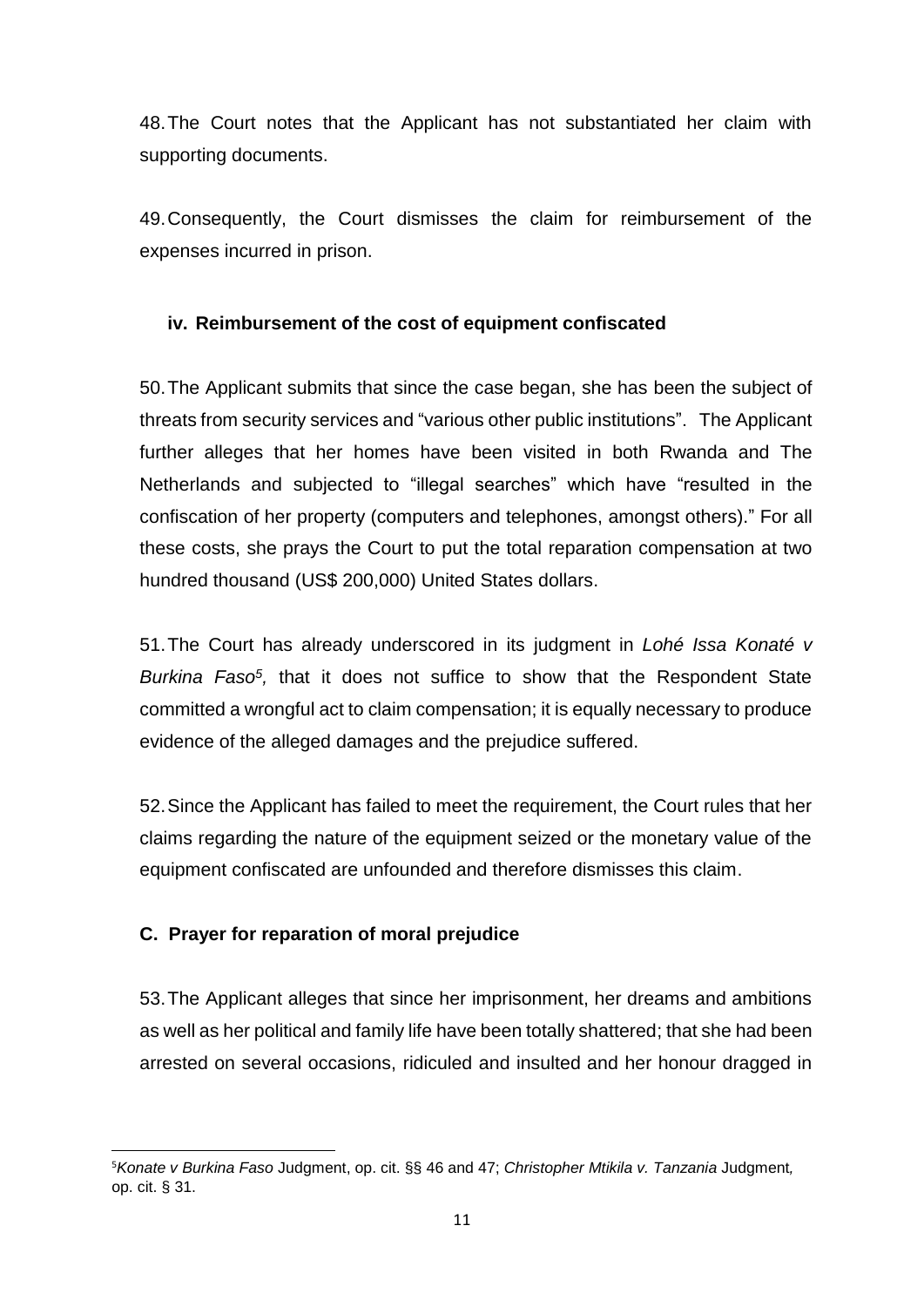the mud. Her reputation and morale have been seriously undermined as well as those of members of her family, that is, her husband and her three children.

54.According to the Applicant, all these physical and psychological suffering are as a result of her arrest, imprisonment and trial in violation of the guarantees of a fair trial.

55.Therefore, the Applicant prays the Court to rule *ex aequo et bono (based on equity and conscience)* and order the Respondent State to take the necessary measures to pay her the sum of one hundred thousand (US\$ 100,000) United States dollars as damages, or the equivalent in Rwandese Francs.

**\*\*\***

56.The Applicant's prayer for reparation of moral prejudice concerns not only the Applicant herself but also her spouse and three children.

# <span id="page-13-0"></span>**i. Moral prejudice suffered by the Applicant**

57.The Applicant contends that immediately after her speech at the Genocide Memorial, a denigration campaign was orchestrated against her by the media and the political class which branded her a proponent of the genocide ideology, sectarianism and negativism, and thus was monitored and her movements followed until her arrest.

58.She also asserts that her detention condition prior to and after her sentence was highly restrictive, at times characterized by isolation, deprivation of food and prohibition from receiving visitors including her lawyers, two of whom were remanded in custody for more than one day before being expelled from Rwanda.

**\*\*\***

12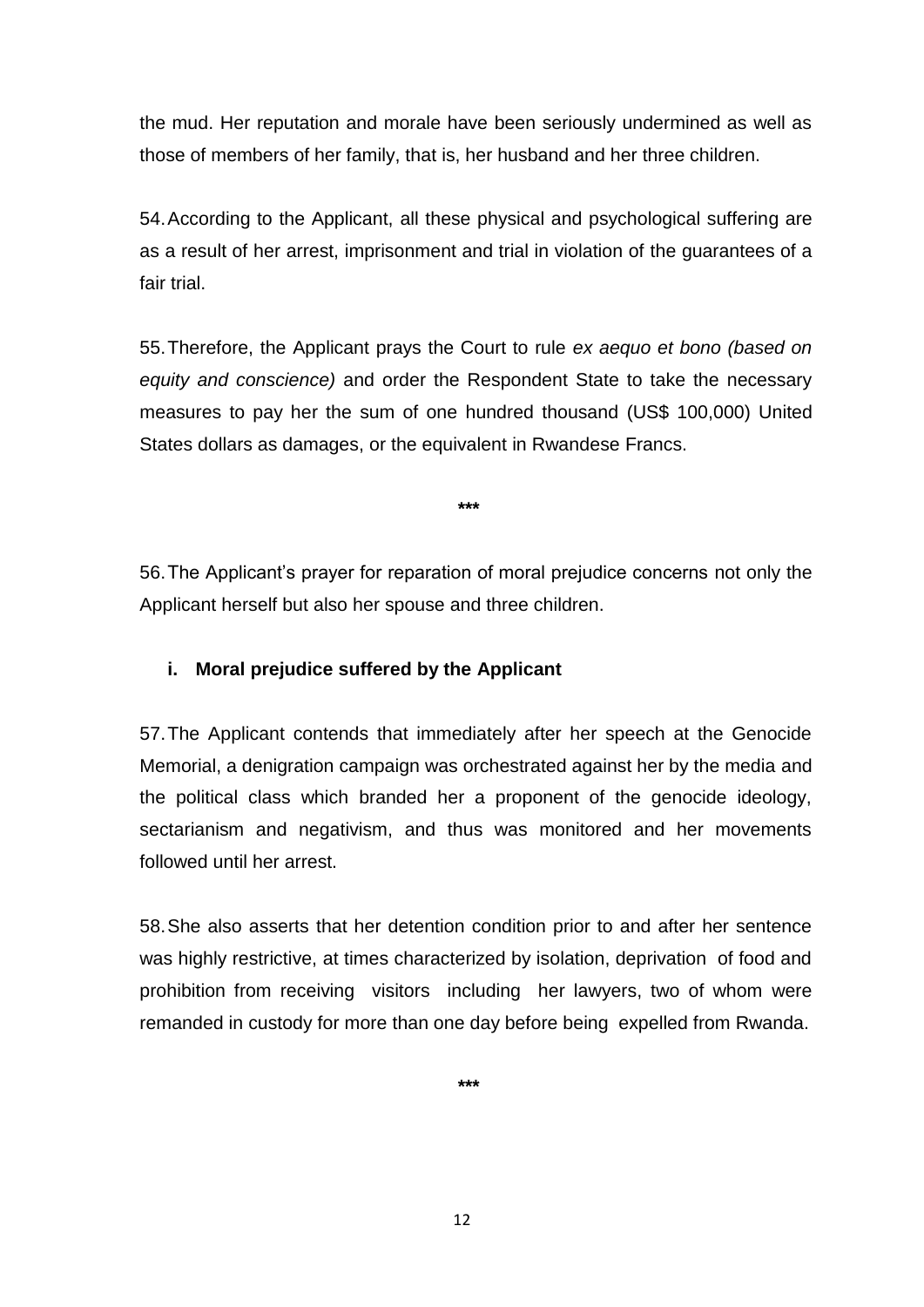59.The Court recalls that, in general, when persons are detained under such conditions as have been described by the Applicant, the moral prejudice they invoke is presumed, such that it is no longer necessary to show proof to the contrary. 6

60.The Court also notes that the campaign of denigration against the Applicant, the number of press articles and the interviews granted by political and administrative figures on the accusations levelled against the Applicant, cast a dark shadow over her personality and her political ambitions.

61.As the International Court of Justice has pointed out in its Advisory Opinion on Application for Review of Judgment No. 158 of the United Nations Administrative Tribunal, Falsa Case, Advisory Opinion of 12 July 1973: "The injury to the applicant's professional reputation and employment opportunities" must be repaired"<sup>7</sup>

62. The Court finds in conclusion that the Applicant suffered moral prejudice in terms of her reputation and political future, and accedes to her prayer for reparation.

# <span id="page-14-0"></span>**ii. Moral prejudice suffered by the Applicant's spouse and children**

63.Regarding members of her family, the Applicant invokes the stress, anxiety and trauma suffered by her husband and three children since her arrest and imprisonment.

64.The Applicant further asserts that her husband was profoundly affected and traumatized by her arrest, the media coverage of her trial and her attendant imprisonment, such that as of today he has been paralyzed and confined to a wheel chair.

 $\overline{\phantom{a}}$ <sup>6</sup> *Norbert Zongo v. Burkina Faso* Judgment,§ 61. See also Inter-American Court of Human Rights; *Lori Berenson v. Peru*, Série C, No. 119/2004, § 237; European Court of Human Rights, Application No. 9540/07 (2014), *Murat Vural v. Turkey,* § 86.

<sup>7</sup> United Nations Administrative Tribunal, *Falsa Case,* Opinion No. 12/7/1973, *Rec*., 1973, § 46, p. 25.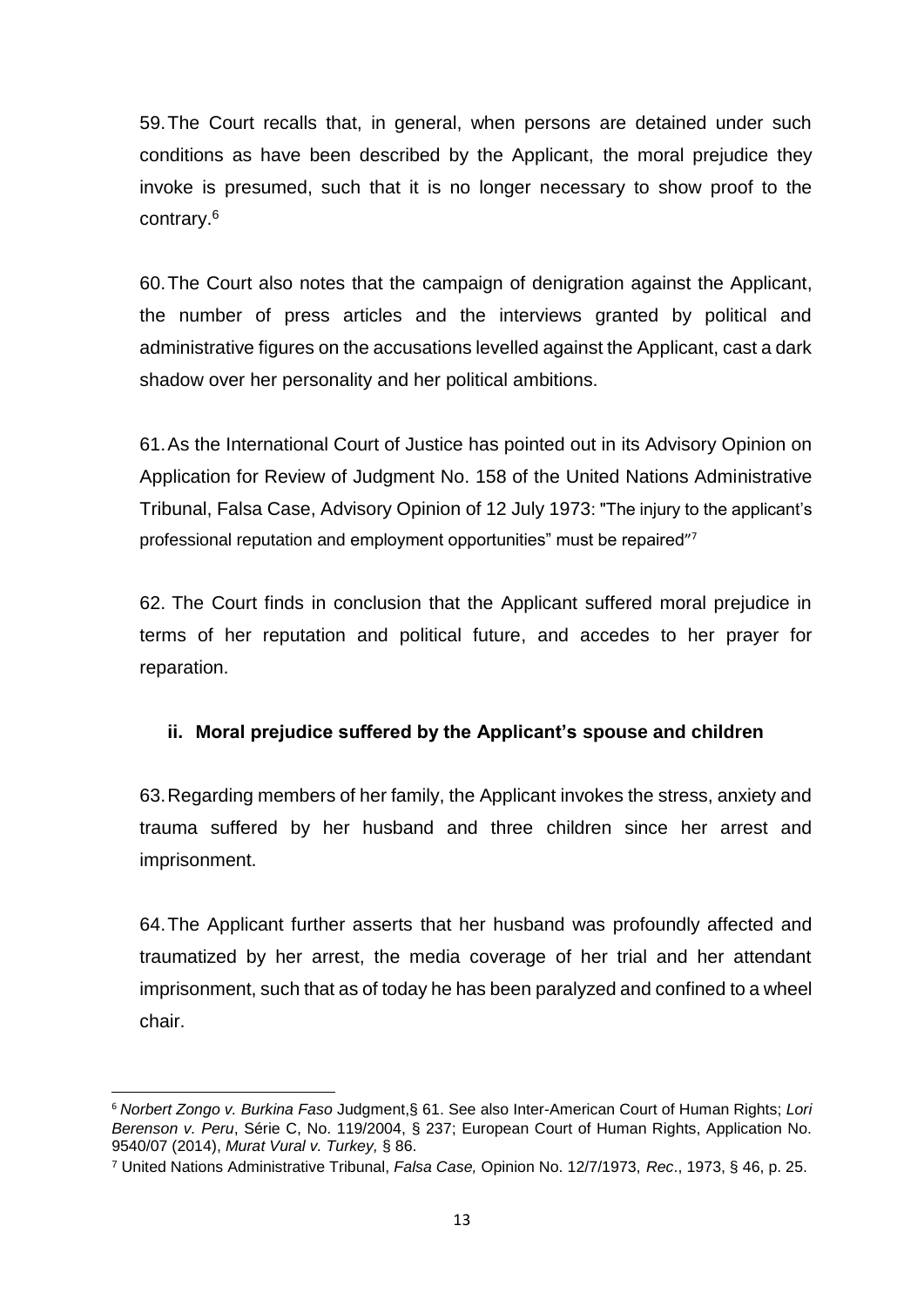65.She further contends that her youngest son suffered serious harassment in school from his school mates who branded him a son of a criminal.

**\*\*\***

66.The Court recalls that it has already given the interpretation that direct or close members of the family who suffered physically or psychologically from the situation of the victim also fall within the definition of "victim", and may also claim reparation of the moral prejudice caused by the said suffering.<sup>8</sup>

67.In the instant case, the accusations levelled against the Applicant, her imprisonment and the restrictions to her communication with her husband and children are indeed acts which could hugely impact the morale of the family.

68.The Court notes that the consequences of stress and generalized anxiety on members of the Applicant's family are corroborated by the medical reports presented by the doctor at the Neurology Polyclinic in Gouda, The Netherlands, on 27 September 2016 and 25 July 2017, respectively. The said reports mentioned in particular that the Applicant's husband is a non-smoker, does not take alcohol but is steeped in anxiety and is highly stressed as a result of the challenges facing his family.

69.In the circumstances, the Court holds that the violation of the Applicant's rights by the Respondent State also impacted on members of her family.

70.The Applicant prays the Court to order the Respondent State to pay her the amount of one hundred thousand (US\$ 100,000) U.S. dollars in reparation of the moral prejudice.

71.The Court notes that presidential pardon which led to the Applicant's release on 15 September 2018 constitutes a form of reparation of the moral damage, but

**<sup>.</sup>** <sup>8</sup> *Norbert Zongo v. Burkina Faso* Judgment, op. cit. § 49.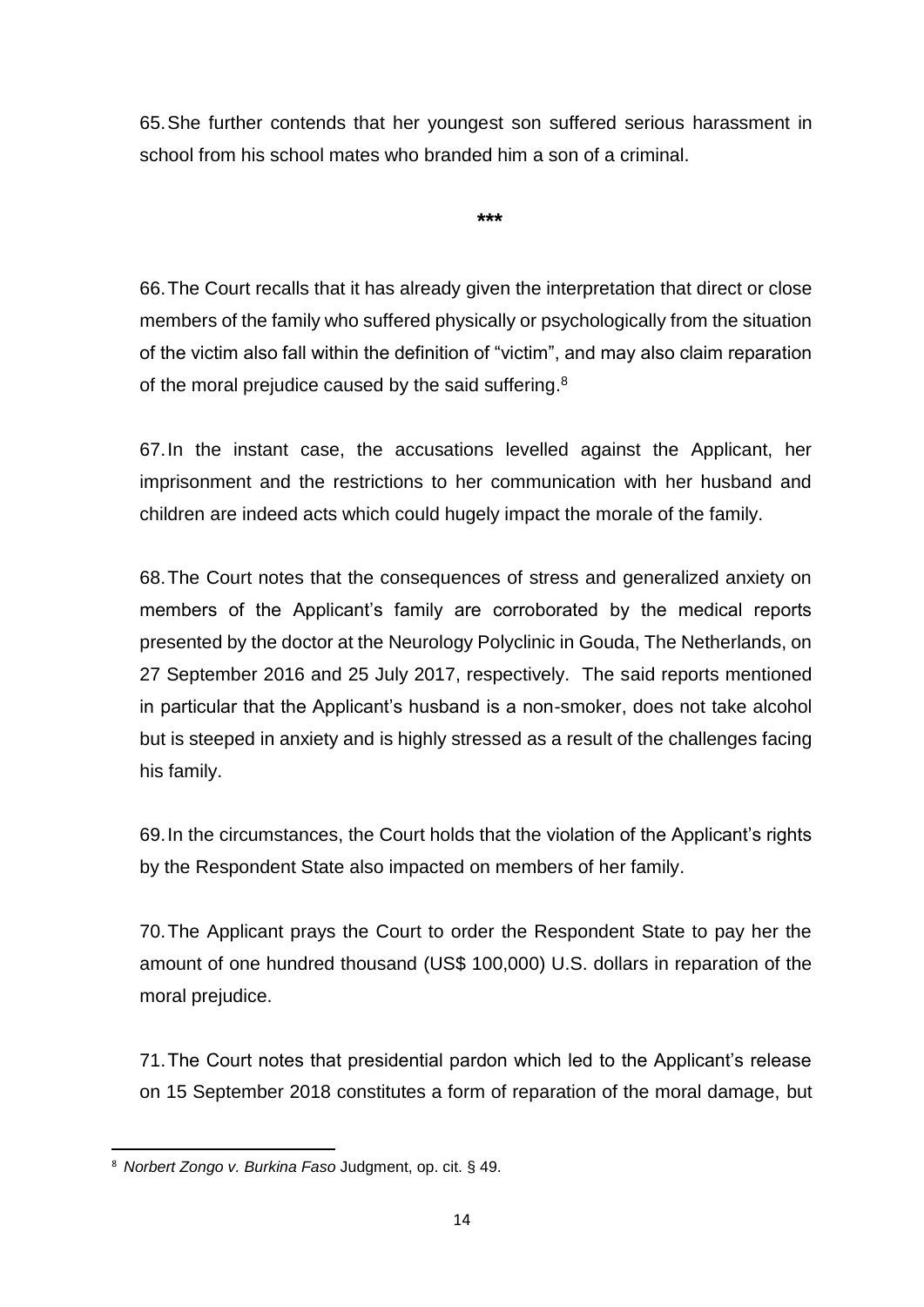does not preclude the payment of monetary compensation for the violation of the right to freedom of expression.

72.In that regard, the Court adjudicates in equity and grants the Applicant, the amount of fifty-five million Rwandese Francs (FRw 55,000,000) in reparation of the moral damage suffered by herself, her spouse and children.

73.On costs, the Court notes that these have already been addressed in the context of refund of lawyers' fees.

# <span id="page-16-0"></span>**V. OPERATIVE PART**

74.For these reasons:

# **THE COURT,**

*unanimously*,

- (i) *dismisses* the prayer for the conviction to be expunged from the Applicant's judicial records;
- (ii) *orders* the Respondent State to reimburse the Applicant the amount of ten million, two hundred and thirty thousand Rwandese Francs (FRw 10,230,000) for the entire material prejudice suffered;
- (iii) *orders* the Respondent State to pay the Applicant the amount of fifty-five million Rwandese Francs (FRw 55,000,000) as compensation for the moral prejudice she, her husband and her three children suffered;
- (iv) *orders* the Respondent State to pay all the amounts indicated in subparagraph (ii) and (iii) of this operative part within six (6) months, effective from the date of notification of this Judgment, failing which it will also be required to pay interest on arrears calculated on the basis of the applicable